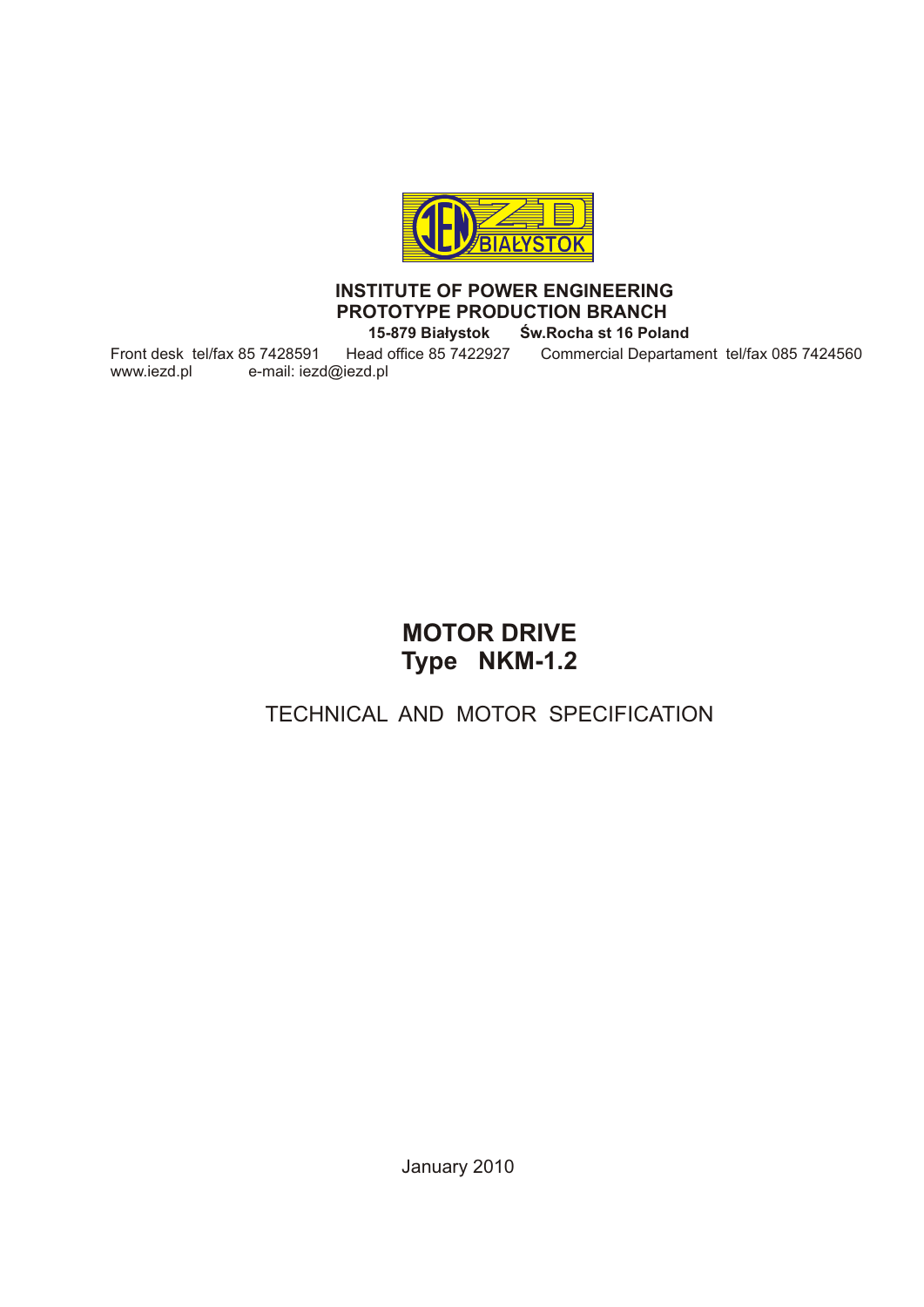## TABLE OF CONTENS

| - Installation on a pillar                          |  |
|-----------------------------------------------------|--|
| - Installation of powering and controlling conduits |  |
| - Adjustments                                       |  |
| - Motor drive blocking                              |  |
|                                                     |  |
|                                                     |  |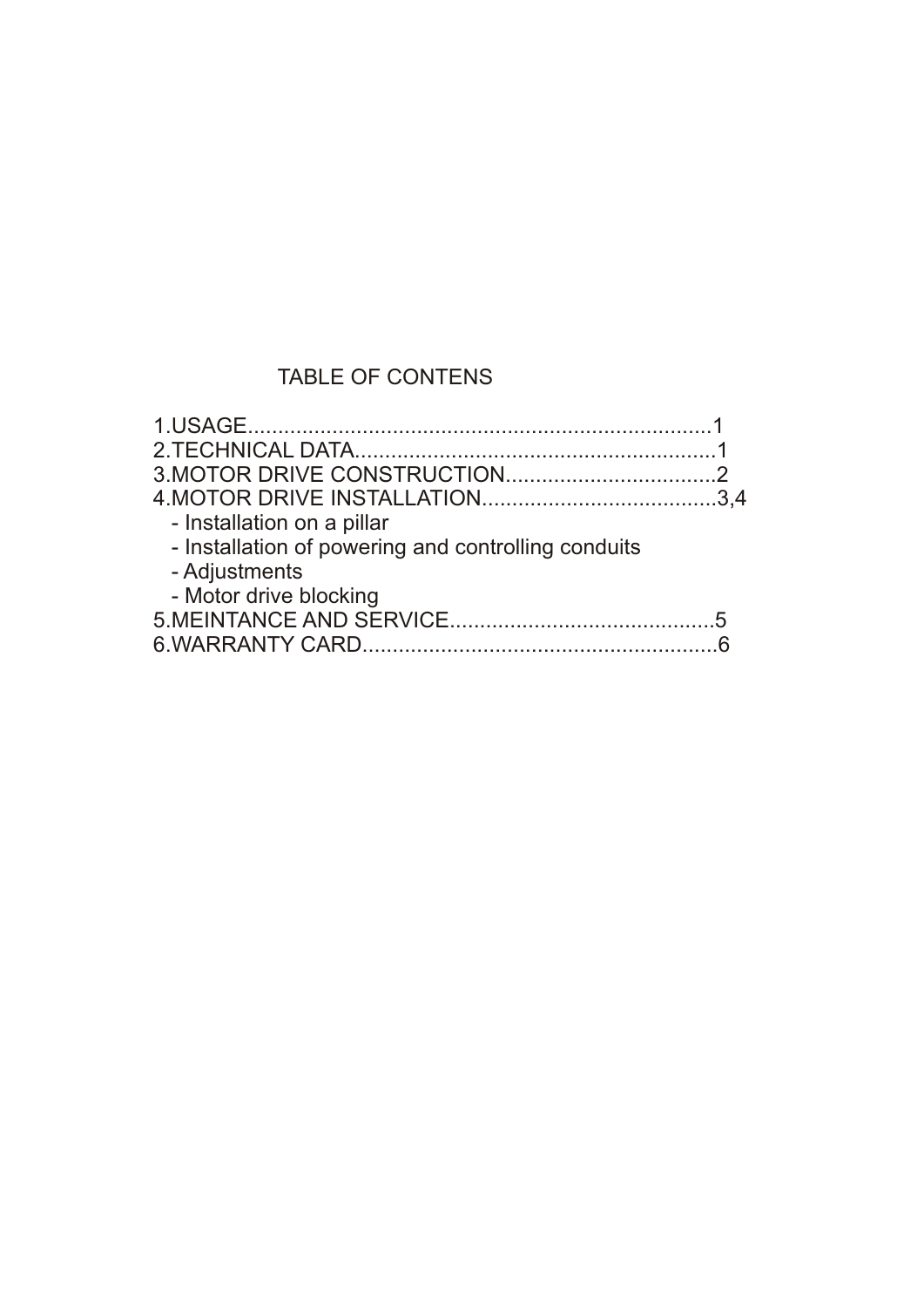## **1.USAGE**

 NKM-1.2 motor drive is designed to close and open overhead disconnectors and switch-disconnectors in lines of medium voltage.

 NKM-1.2 motor drive is expected to cooperate with connectors, in witch the change of the position is done by the longitudinal movement of a strand. It was checked and examined in cooperation with disconnectors and switch disconnectors produced by IE-ZD Białystok:

- Disconnector type SON-24
- Switch-disconnector type SRN-24

## **2.TECHNICAL DATA**

- Supply voltage..................................... 24V DC
- Rated current....................................... 19A
- Connection time................................... 1,0s
- Drive mass........................................... 16kg
- Overal dimensions............................... 290x480x210mm
- The level of casing protection.............. IP43W

The motor drive is fitted for the installation on the pillar of an overhead line. Fastening parts are adjusted to the type of the rod given in the order. The casing is in the form of a galvanized and pulverized steel cabinet.

The motor drive can be activated:

- Localy (with buttons placed in the cabinet)
- Remotely (with conduits or via radio waves)
- Manualy (with a crank)

#### **The manual change of the drive position serves only adjusting purposes. The live linear circuit cannot be opened or closed this way.**

The machanism is equipped with a mechanical and electric blockade. It is also possible to put a padlock after blocking of the drive.

The cabinet has a lock and can be equipped with a padlock too.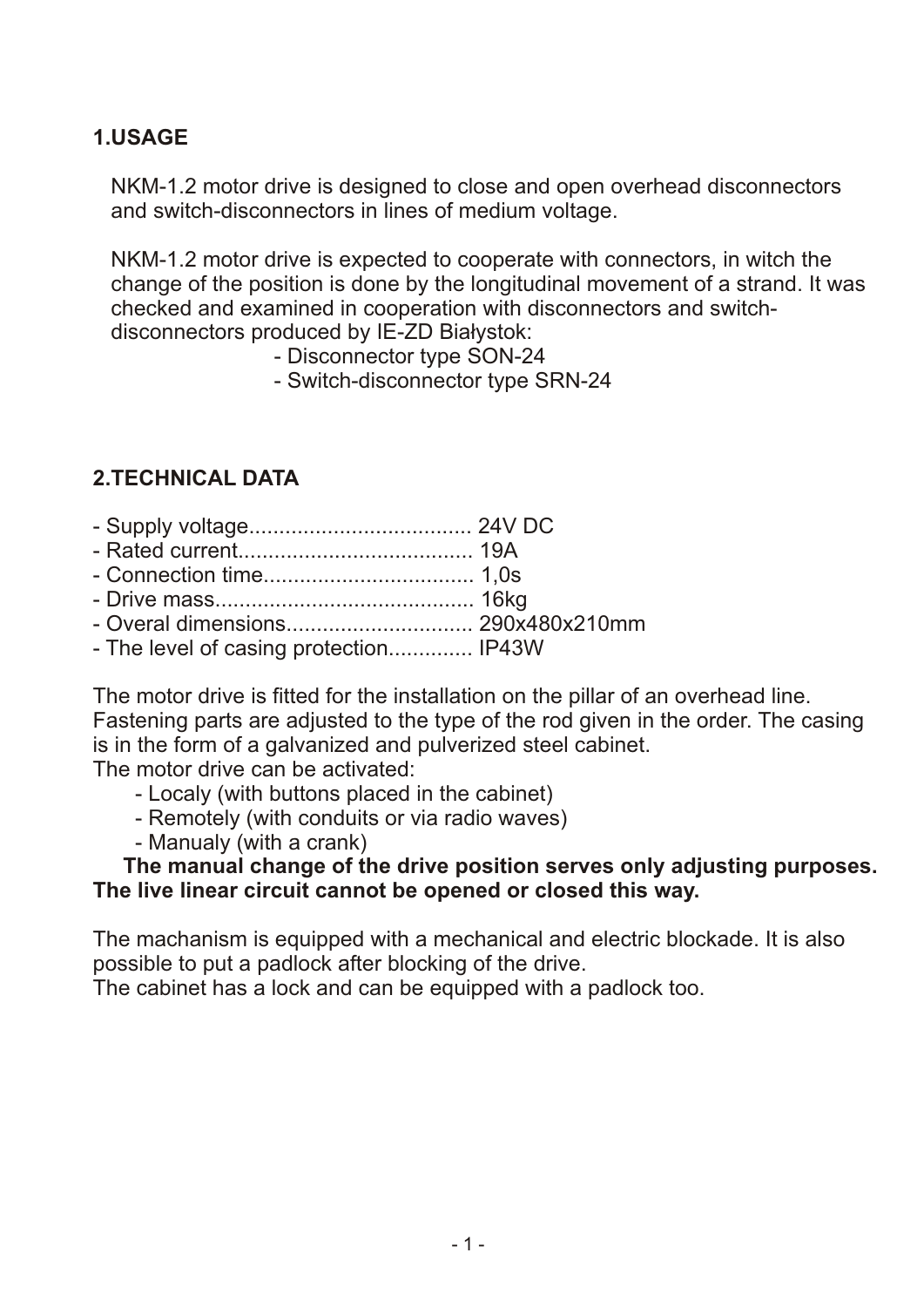#### **3.MOTOR DRIVE CONSTRUCTION**



Illustration 1 - Motor drive construction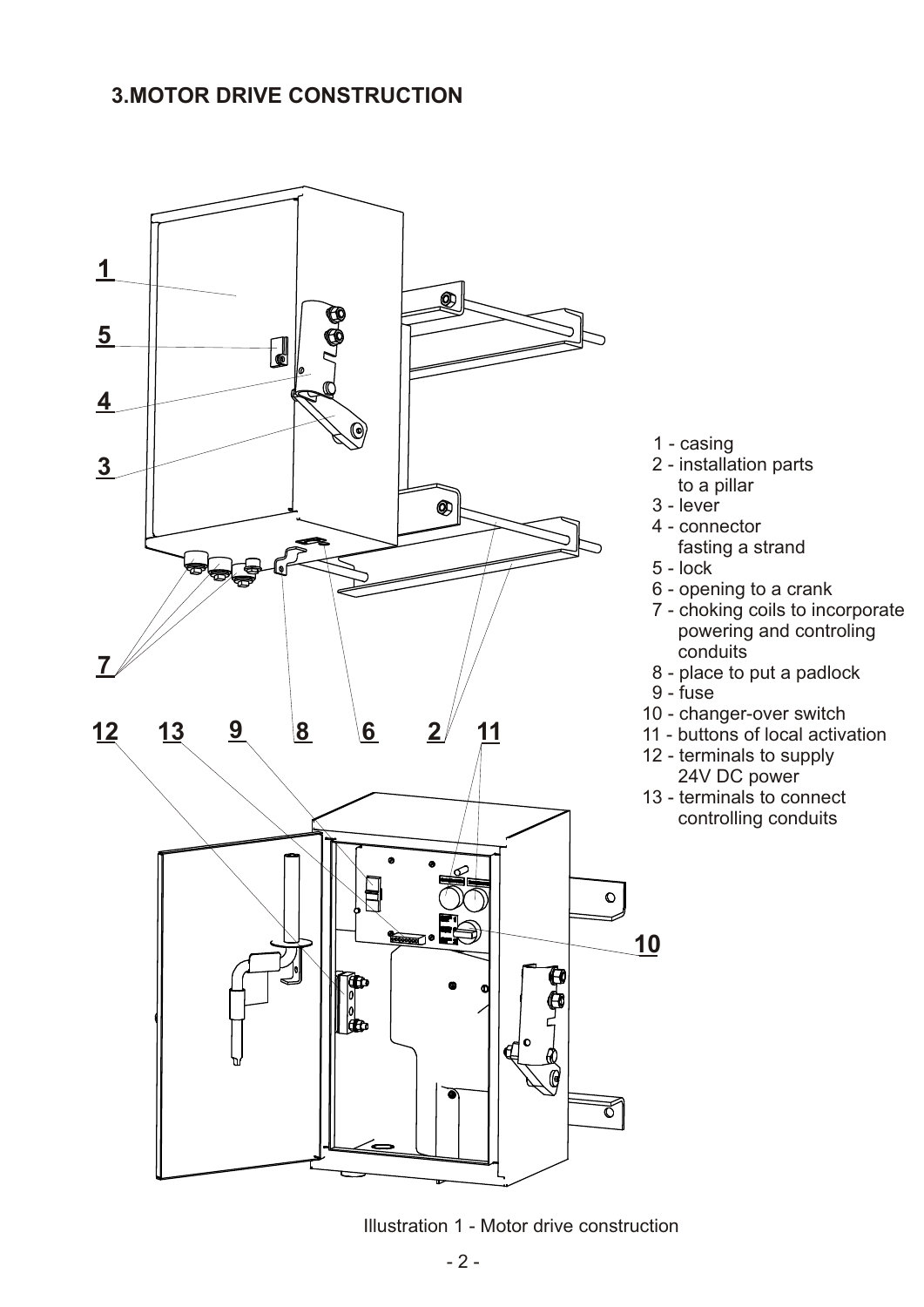#### **4.MOTOR DRIVE INSTALLATION**

4.1.INSTALLATION ON A PILLAR

 The way of the drive installation on a pillar is shown in the assembly drawing of a disconnector with a drive appropriately to the make. The information can be found in the manual.

4.2.INSTALLATION OF POWERING AND CONTROLLING CONDUITS Powering conduits ought to be attached to the terminals (item 12). Controlling and transmitting conduits ought to be attached to terminals (item 13) according to the illustration 2 presented bellow.

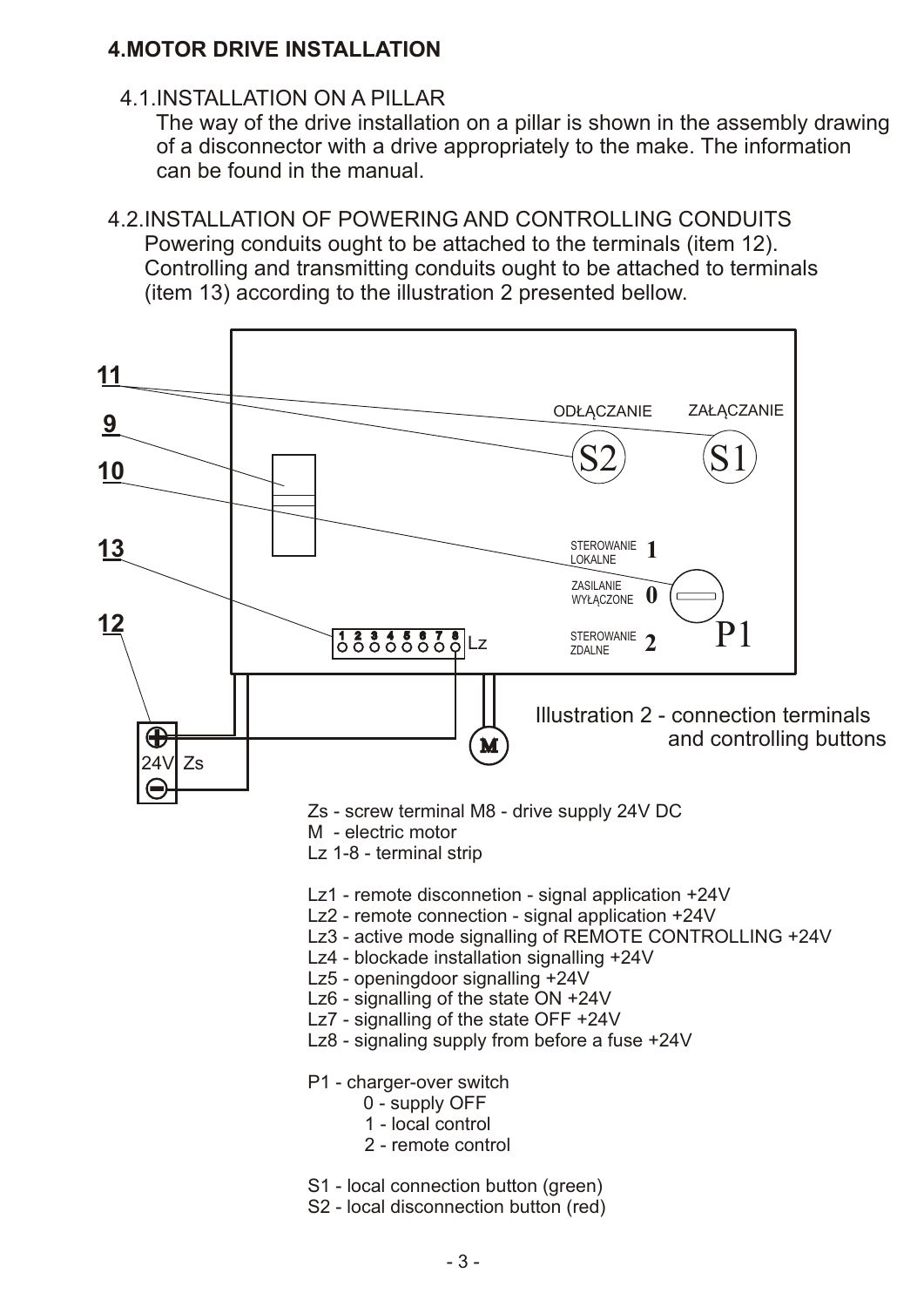#### 4.3.ADJUSTMENTS

 After a switch-disconnector and a drive installation it is required to settle the length of a strand and cut the excess of bottom segment. The strand pipe ought to be clampedin a wraping-connector **4** in an ON state of the switch-connector and in ON position of the drive lever.

 The regulation of strand position ought to be done in an ON position of the switch-disconnector in the following order:

- Loosen the strand clamp in the connector **4**
- Put switch-disconnector contacts in a proper position (manual full closure)
- Change manually the lever position **3** (slightly rotate the drive lever with the use of a crank towards disconnecting in case switch-disconnector contacts do not close fully
- Clamp the strand pipe in the connector
- Retry disconnecting-connecting

When the position of the strand in the connector's clamp is setteled, it is required to drill a hole in the strand and additionally connect the strand with a connector with the use of a screw ( detail'a'in the assembly drawing in the switch-disconnector manual).

#### 4.4.MOTOR DRIVE BLOCKING

 In order to block the drive in a particular position it is required to use a crank into the hole **6** (illustration 1) and **not rotating** lead to the disappearance of the red marker to crank. Next, by pushing in and slightly moving the crank snap it in the mechanism. Then rotate the crank to such a position the putting a padlock is possible (illustration 3 - mechanism blocked).

 Putting the crank into the hole in the casing causes an electric drive blockade. The padlock, however, is a mechanical blockade.

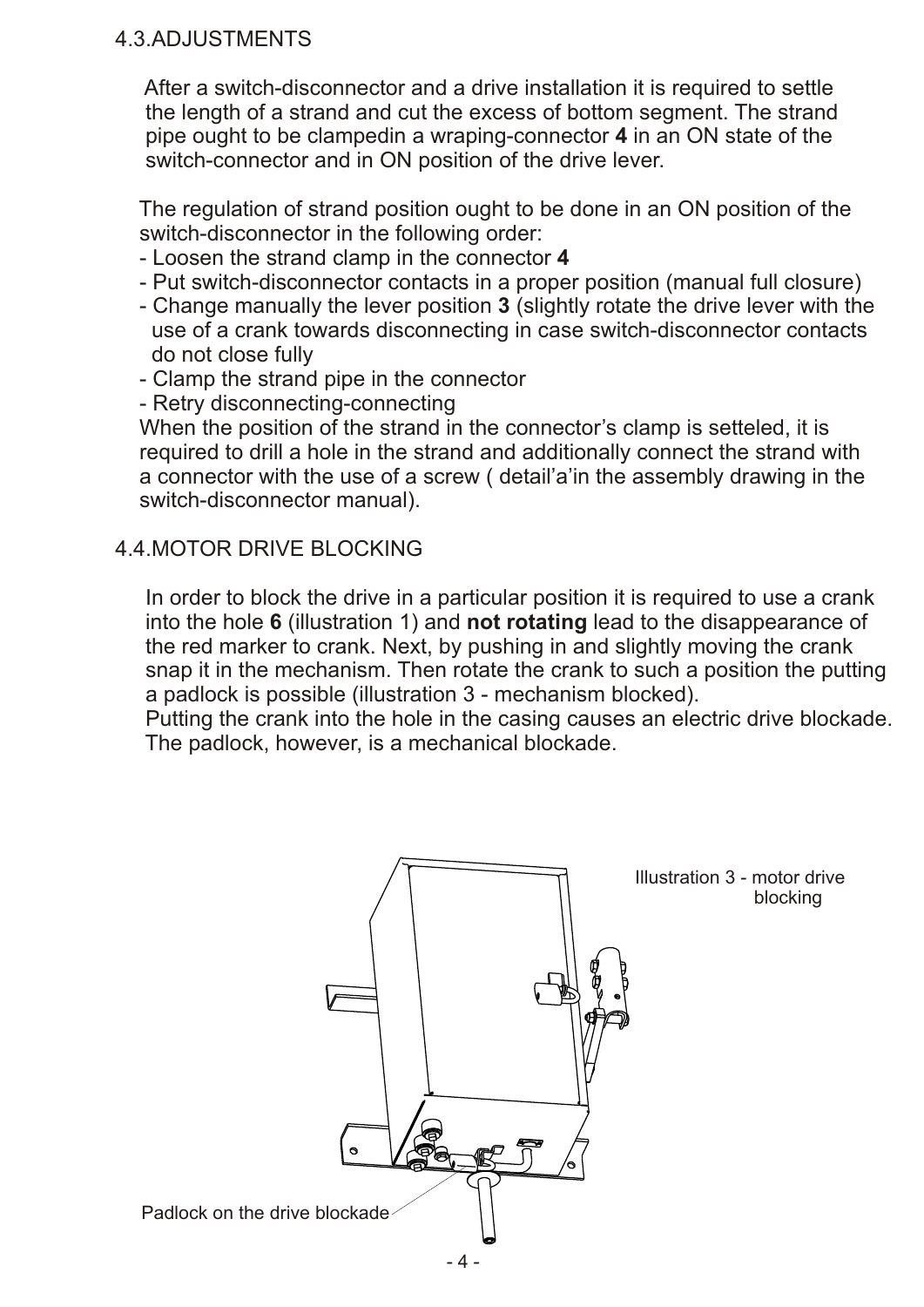#### **5.MAINTANCE AND SERVICE**

 We advice to service the set of the switch-disconnector together with the motor drive twice a year.

The service ought to include:

- Checking the motor drive performance to state if it properly realizes the operations of disconecting and connecting a connector
- Checking backlashes and the level of wear of gear elements
- Possible refilling of lubricant in a worm gear and a mschanism of Maltes cross
- Checking the state of terminals of electric conduits
- Evaluation of the battery state

Warranty and post-warranty service is conducted by the manufacturer.